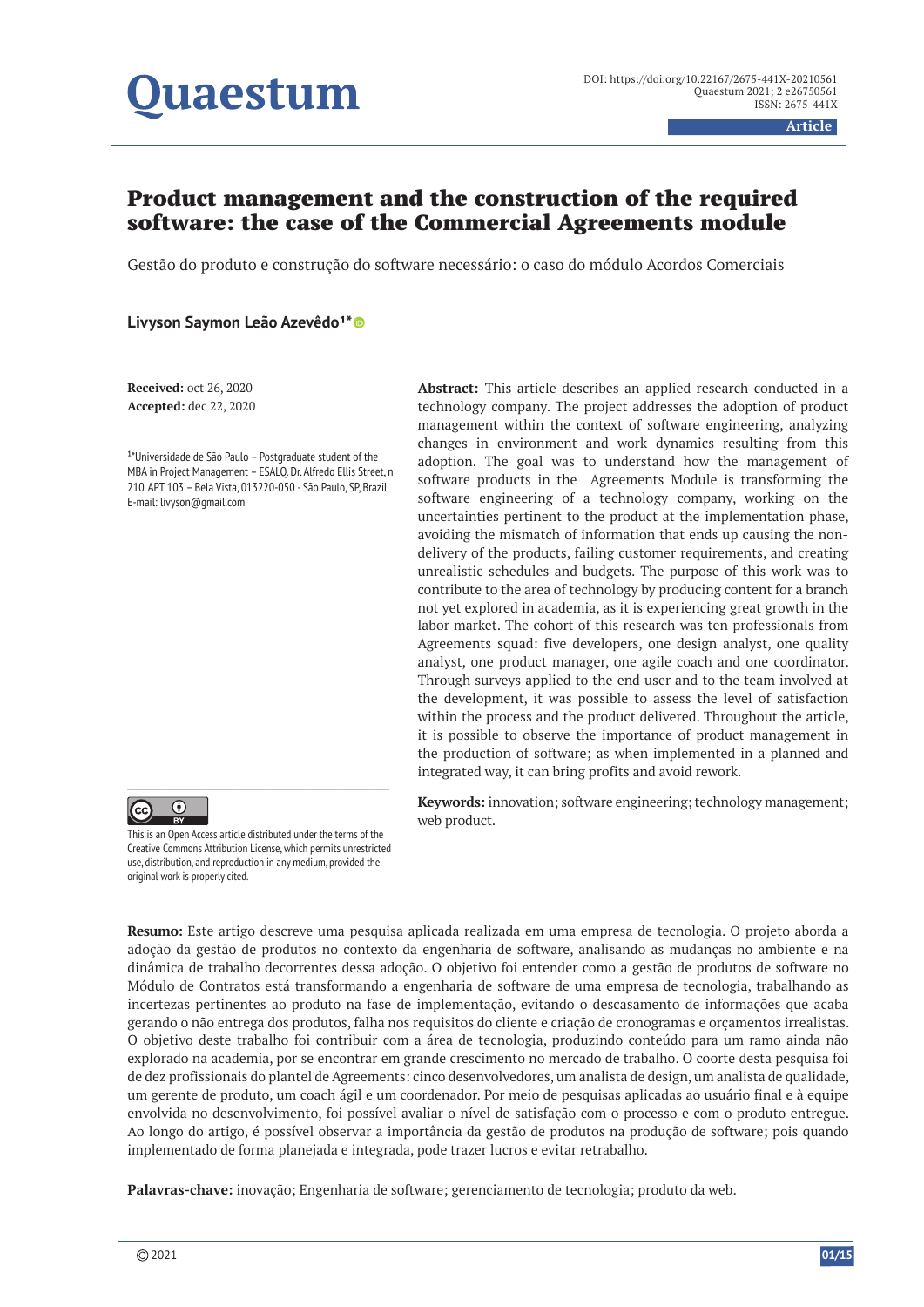#### **Introduction**

Since 1940, when systems were still programmed in binary code, developers have faced difficulties about implementing solutions that meet the real needs of the time. Still in large computers (mainframes), the obstacles to the solution of complex issues such as those pertaining to ballistics – which were of fundamental importance during the period of World War II – generated a high cost for the American government, since maintaining all the machinery required a large amount of valves and energy. At that historical moment, the need to understand what the American army wanted was already noticeable: many of the achievements of scientists who worked on breaking codes were based on monitoring the movements of opposing troops.

In the 1960s, traditional computers managed to advance to a new stage where multitasking was performed by a single computer. In the following decade, a single computer could already be accessed by multiple users. The new equipment demanded less and less human interference, gained a graphical interface and the ability to create programmed routines. With the arrival of the Uniplexed Computing and Information Service (UNIX) operating system, the adoption of technologies by universities and companies has become essential. According to Bezerra (2017), in the 70s, the Unix system was the most used, adopted by the government, universities and private companies. Still according to the author, in the same decade, emerged ARPANet (the embryo of the future internet), Altair and Mark8, (the first computers for home use, called microcomputers).

With the accession to new computers by several enterprises, a search for information decentralization began in the 1980s, which would generate a boost for the 1990s, known as the decade of technological integration, where several business models needed to be renewed and reintegrated. The same technology that came to companies to facilitate information exchange and optimize processes required a high investment in technological resources, customized software and employee training. Oliveira and Santos (1998) reinforce that there was a cheaper and easier access to equipment, consequently, there was an increase in the amount of information available through these channels, since the new technologies of computers and telecommunications along with the use of databases in line helped the transformations that took place in social structures.

With all these advances, the equipment, in addition to being cheap, has become easy to manipulate. Attentive to this scenario, several companies emerged to insert technological solutions in the most diverse branches: health, education, financial, legal, entertainment, etc.

The new companies needed to serve their customers, helping them to understand what they wanted. The software factories (companies that have technological apparatus, processes and human resources focused on the delivery of computer systems), as they learned about technology, also tried to understand how the market where they operated worked. Thus, there were many projects canceled, softwares discontinued or poorly built, and customers frustrated. It is pointed out by Leopoldino and Borensteins (2011) that the uncertainties pertinent to the development of software end up affecting the results of the projects, since there are several reports of projects that are out of specifications, are delivered after the deadline, exceeded the estimated costs or were simply canceled, consuming a large amount of resources without obtaining the desired results.

The new era of computing, which began in the 2000s with the advent of mobile peripherals (cell phones, tablets, smartwatches) demanding professionals specialized in artificial intelligence, made companies invest in new ways to manage the needs of its customers, thus creating what we now know as Product Management.

Product Management arrives with the objective of ensuring that the customer's needs are really met, ensuring that the best practices necessary for the construction of the right software are applied. The right software is one that meets the real needs presented by users. Product Management starts to treat software as a product, and for that reason, it is involved in its entire life cycle: from the beginning (introduction) to its end (decline). Unlike the requirements engineer, the activities of the product manager are performed during the development process and not just at the beginning of the requirements writing.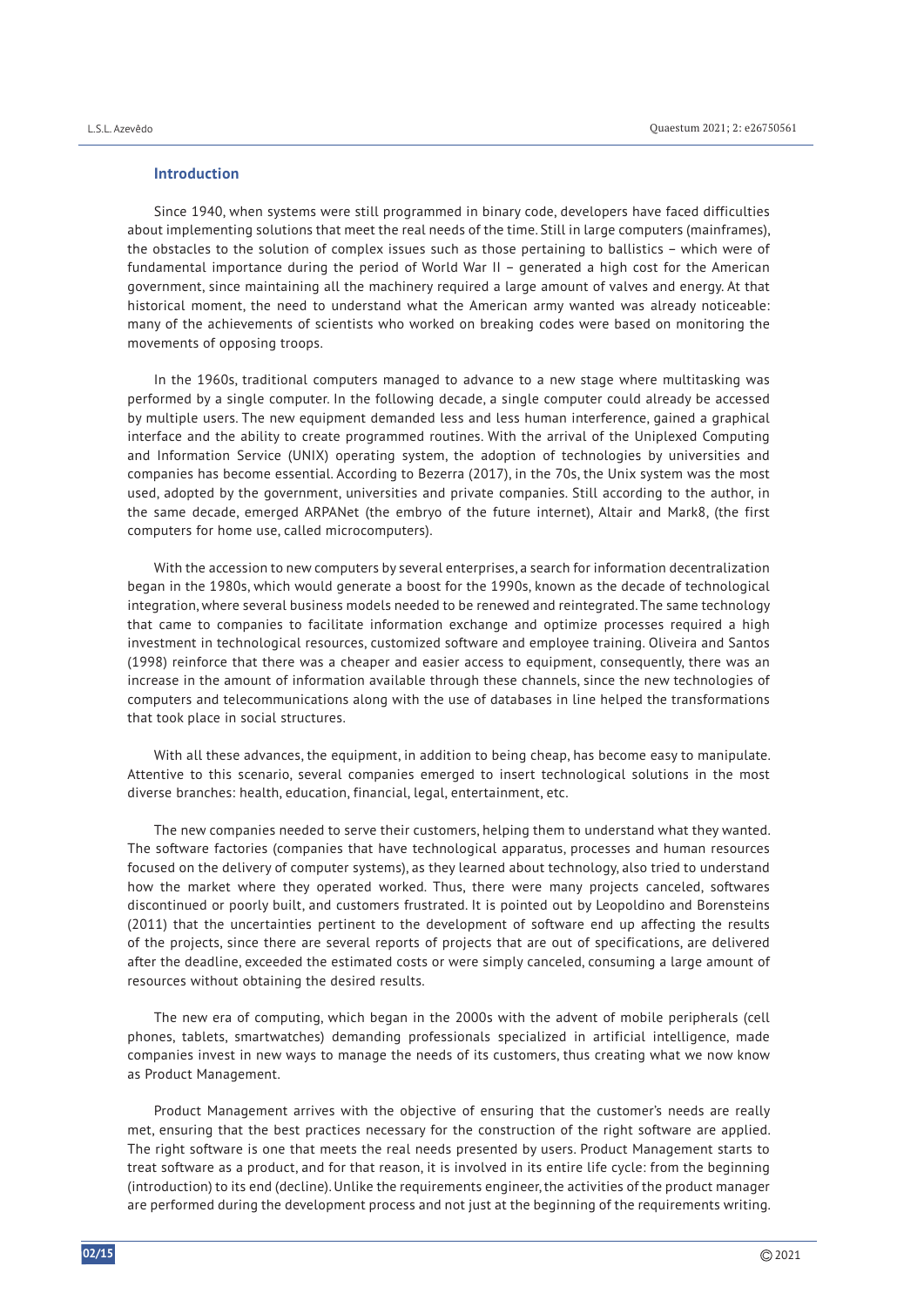Torres (2015) describes Software Product Management as responsible for all aspects of a product throughout its life cycle. Still according to the author, one of the main functions of this area is to connect the company's strategy to customers' problems and needs, generating a solution through technology.

For this reason, in order to understand how the study subject organization (a Brazilian multinational company that offers digital solutions for process management in hospitals, clinics, manufacturers and distributors of medicines) acted in the process of developing software, meeting the needs of customers, reducing costs and innovating, this research is based on the following question: how did the Product Management of the Agreements Module act in its construction process?

The understanding of Product Management Software in the Agreements Module is transforming the company's software engineering, working on the uncertainties pertinent to the product in the implementation phase, avoiding the mismatch of information that ends up causing the non-delivery of customer requirements and creating unrealistic schedules and budgets. The goal is to contribute to the area of technology by producing content for a branch that is not yet explored in academia and is experiencing great growth in the labor market.

Among the specific goals are: to understand how the knowledge in the area of Product Management was applied to the development of the product Agreements; identify changes in requirements gathering with the adhesion of the Product area; point out the main characteristics of the product manager; verify how the Management of Software Products is helping the company to innovate, reducing costs; and check the customer satisfaction measurement process.

## **Material and methods**

It was noticeable the lack of content aimed to the Software Product area, at the same time that there was a notorious growth, although slow, of authors writing about the area, according to Torres (2015). In the last 10 years, with the change in the mindset of large software companies, with the rapid opening of countless technology startups and increased competition in several sectors, software development processes have joined the product management in order to optimize processes in technology companies, according to Fridschtein (2005).

Therefore, this applied research had a qualitative approach, since it used observations, questionnaires and unstructured interviews. Thus, this work had as procedures the case study and the field research in a software developing company.

The chosen company was a Brazilian multinational that provides technological solutions for process management in hospitals and clinics, connecting these first to distributors and manufacturers of medicines, medical materials and supplies. The company, which is located in the city of São Paulo, was the pioneer and, until today, is the market leader in the supply of this type of software. Agreements was analyzed, which is a product immersed in Regene, a purchasing management solution platform for private institutions, where buyers (hospitals and clinics) can request budgets, quotes and establish purchase contracts with suppliers, which, in turn, offer proposals for their products available in the catalog. The platform use provides a clear reduction in costs and optimization of operational routines, serving as a communication interface so that buyers have access to the entire industry and its main distributors. Agreements, on the other hand, is a module of this platform and allows contracts between suppliers and buyers to be established, defining conditions for the supply of medical materials, medicines and other categories of supplies for the health segment. It is necessary to understand that, before the development of this module on the Regene platform, the company already made this feature available on an old platform, whose development was delayed due to outdated technologies. Therefore, its users who needed this module were unable to migrate to the new platform.

To conduct this project, some tools, methodologies and good practices were used, among them: OKR, a methodology developed and popularly used in technology companies as a way to simplify the understanding of the organization's strategic objectives. Daher (2020) references this methodology as a proposal to define strategies and objectives for a short period so that they provide a reference to evaluate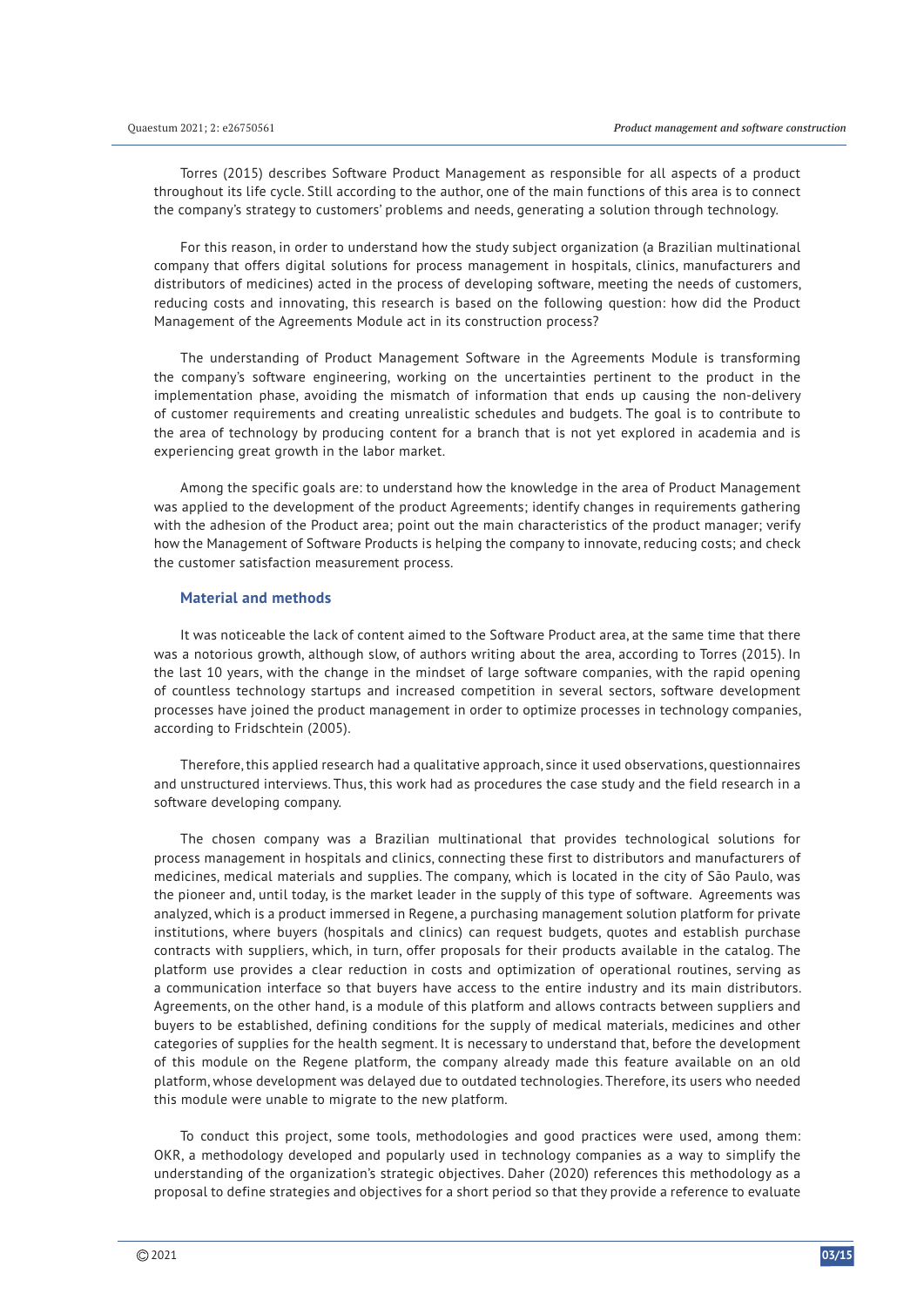the performance of the implemented strategy. Also was used Scrum, the most popular agile project management framework. Layton and Morrow (2019) endorse that Scrum is a framework with the best results, demonstrably bringing up to 40% reduction in the time to launch any product on the market. Still according to the author, for greater assertiveness, Scrum adheres to some important ceremonies such as sprint planning, where the scope to be developed during a sprint (the work cycle, or the time the team has to complete the activities estimated during the sprint planning) is defined. To ensure the progress of activities, a daily ceremony is used, called a daily meeting, where all team members bring a summary of the progress of their activities. Kanban was used to facilitate the visual management of these activities, making their progress more transparent. Anderson (2010) describes that Kanban is becoming a popular way to visualize and limit the work in progress in the development of software and in the work of information technology. Another practice was design thinking, a technique of bringing together several people in order to approach problems and propose solutions through creative dynamics. According to Liedtka and Ogilvie (2019), design thinking is a systematic approach to problem solving. Roadmap was adopted too, a graphic map that represents on a timeline where the deliveries of activities in which the team is working are concentrated. Lombardo et al. (2017) describe that the roadmap is one of the most important and influential documents that an organization can develop to help it comply with the company's strategy. Another one was story mapping, a technique for describing the product to be developed in short stories. Patton (2014) shows that the story mapping tells the path the user takes to reach the goal while using the product. Finally, Backlog refinement was a ceremony to review the product's backlog in order to ensure that it contains the appropriate and duly prioritized items. According to Malhotra (2020), the backlog refinement makes the process more accurate and guarantees delivery with more quality.

#### **Results and discussion**

In this perspective, at first, after the formation of the software development team, emphasis was placed on the requirements demanded by the client, giving more clarity to the way the module should be created. In view of what has been discussed so far and taking into account what Vazquez and Simões (2016) point out, it can be said that requirements engineering is linked to all stages of software development.

Despite having been solidified for years in companies, requirements engineering has changed within the context of Product Management, leaving the scene the engineer responsible for raising requirements at the beginning of the project, giving place to the product team responsible for absorbing all the demands of the requirements engineer, also acting in other parallel activities, keeping such requirements up to date and, mainly, being responsible (i.e. owner) by the product throughout the construction phase.

The product leader (i.e. Product Director) met with directors and strategic clients to understand what needs they had for the Agreements product. Once expectations were defined, the needs were translated into objectives and key results (OKR) – methodology for managing the main objectives of a corporation in a period. According to Mello (2019), OKR is a tool that tends to guide companies in their business strategies, through the implementation and execution of objectives easily interpreted and adopted by the company's employees. Still according to the author, this methodology becomes interesting for modern companies because it is completely associated with the agility movement of software development, which aims to make the company's future vision more transparent.

In this case, the institution had the following demands: objective (O - objectives): increase the number of users migrated to the Regene platform; main results (KR - key results): migrate all users who use the already outdated Classic system to the new platform – an updated and more modern system that includes features from the old system revamped.

As can be seen, OKRs were objectives that guided the company, but they were not enough to determine what a development team should implement. Therefore, an initial conversation with the application users was important to understand their needs. Machado (2016) points out that, today, it is noticeable that the requirements elicitation process is as important as the documentation process, since it requires an ability to involve the development team, product managers and others interested in the product (i.e. stakeholders). Therefore, it was essential to recognize the problem that would be solved by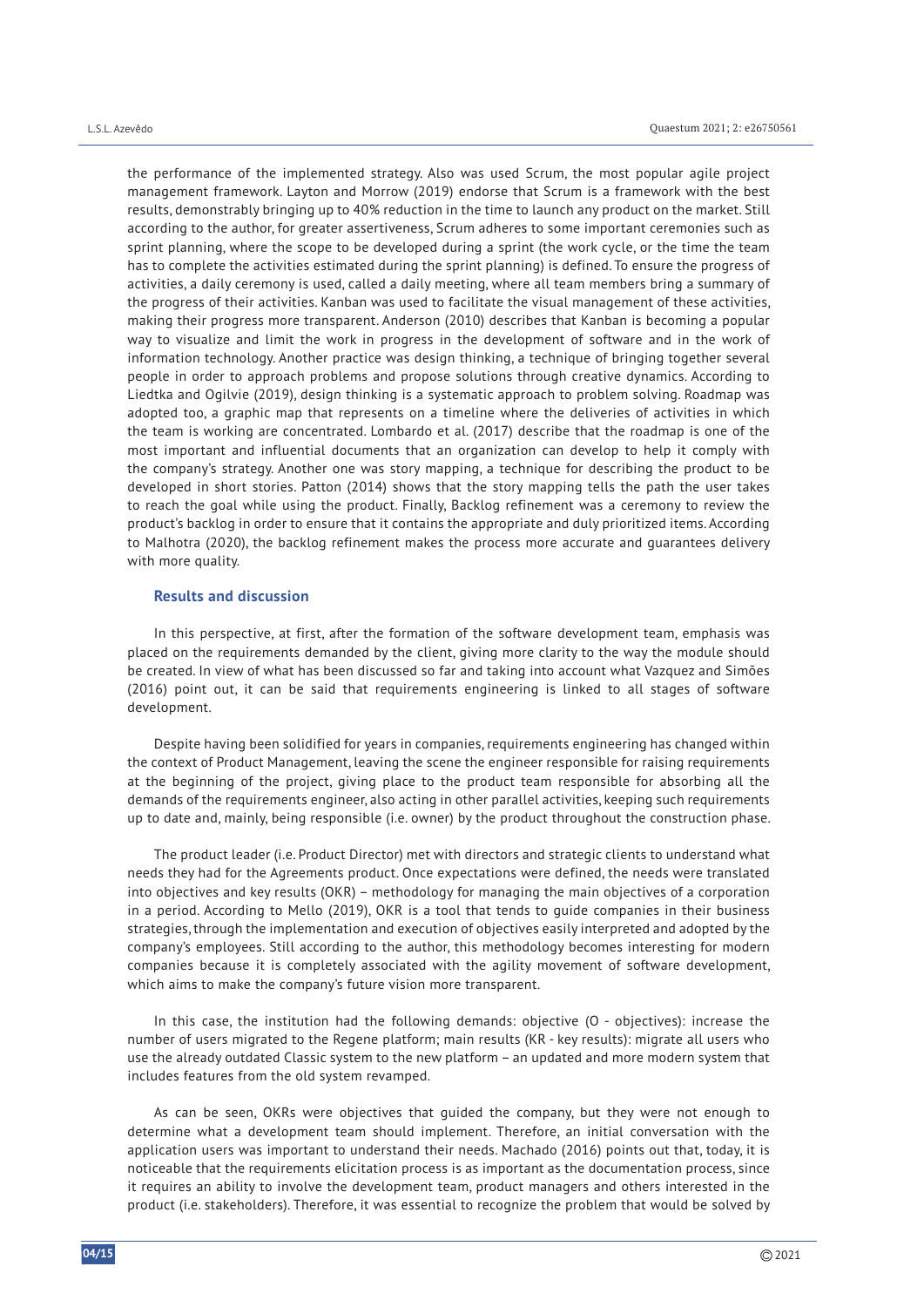product development. To address the efficiency of this practice in the research project, a form was sent to the participants of this initial conversation, questioning the efficiency of this dialogue, and asking what are the advantages and disadvantages of this process of extracting information from the customers.

The product manager needed to consolidate the information obtained in user stories–specification of the system user's daily life through a business language, which would serve as a reference for a functionality construction. Current companies that adopt agile methodologies do not adopt the creation of requirements as in the old ways, documenting and rarely updating them. Instead of it, a set of user stories about the product being developed is chosen. According to Rose (2017), the user story is a story told about the user's routine when using the product, and needs to answer the following questions: who is requesting it? What do they want? For what purpose? To assess how effective the adoption of this feature was in the development process, an unstructured interview was conducted with the system analyzers (developers).

When functionalities were in the process of quality analysis, software tests and validation, it was analyzed if the test scenarios were impacted by the adoption of user stories and what were the facilities and difficulties that quality analysts found. For this analysis, this research gathered data collected through the participant observation method, sharing the daily work of these professionals. According to Correia (1999), the participant observation technique consists of having direct and frequent contact with the researcher, within their cultural context, with his performance being a research instrument. Still according to the author, within these premises and restrictions of technique application, it is possible to eliminate subjective deformations so that there is an understanding of facts and interactions among subjects under observation in their context.

Throughout the product construction process, ceremonies that took place to define deliveries of the week were observed: planning week (i.e. sprint planning), where activities (i.e. tasks) developed during the week were planned, refined and elaborated; daily follow-up meeting (i.e. daily sprint), ceremony in which all members of the development team presented what they had done the previous day, talked about the activity in which they were working and if there was any impediment in the development of their functions; delivery review meeting (i.e. sprint reviews), ceremony to review the week's deliveries, when all the features delivered during the week were presented to the entire development team, the product manager and the other interested parties; and, finally, the retrospective meeting (i.e. sprint retrospective), ceremony in which the whole team came together to reflect on the sprint (period of time to complete a set of planned tasks) which was ending, with the objective of identifying strengths that could continue to be reproduced in following sprints, and also gaps so that an improvement plan could be created and executed in the next one. According to Iarandine (2019), there are many ways to perform the typical ceremonies of agile methodologies, most born from the Scrum framework. Still in accordance with the author, there is no need to be precise in the first versions of these ceremonies, since the team is learning to deal with them. The important issue is that the participants are able, little by little, to see the value of these meetings, so that, even without the presence of the Agile Coach (professional responsible for ensuring the agile process) they are able to prioritize and conduct the meetings.

Finally, when the first features of the Agreements Module were implemented and validated by the Quality Team, it was incumbent, before starting the implementation, to perform a usability test with some strategic users, who were invited by the company to use the module, in order to provide their impressions (i.e. feedbacks) regarding what was implemented up to that moment. Norlin and Winters (2002) reinforce that usability tests increase the value of product, as well as affirm the integrity of that organization.

### **New technological scenario**

For many years, the requirements engineer was, within the development team, responsible for the communication interface with the customer. This professional was responsible for talking to the client and interpreting his needs for the development team. One of the problems with this dynamic is that the requirements engineer usually only communicates with the client and tries, through oral communication, to transcribe what the client needs, even when the client himself does not know exactly what he needs. As the methodology adopted is sequential and the customer's needs may change since the market is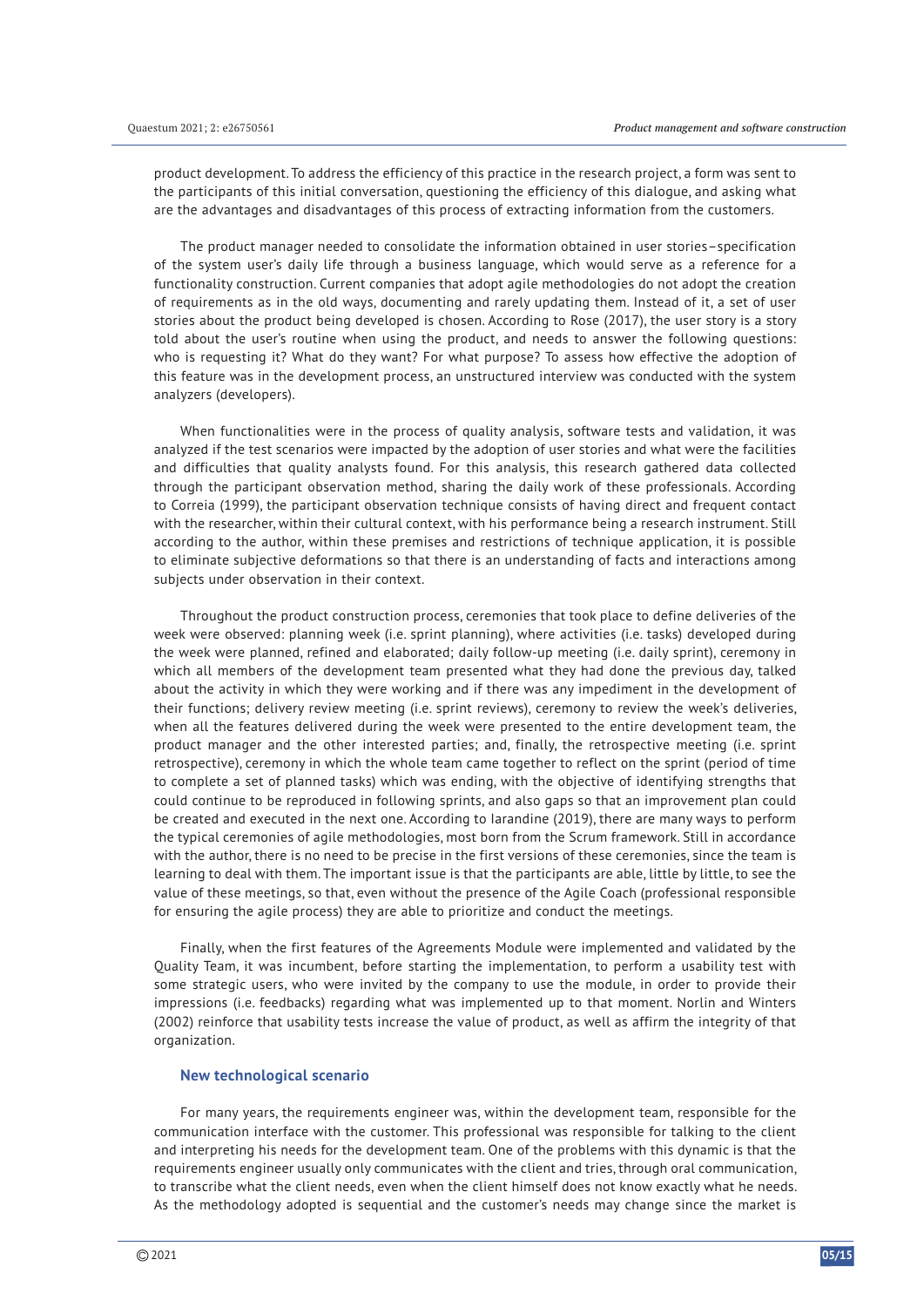dynamic, once the requirements are defined, it is no longer possible to go back to a possible phase of change. The adoption of this model makes the requirements, necessarily, clear at the beginning of the project, and as it is already well known in the market, it is common for knowledge of requirements to be acquired as the software is being implemented. Sganderla et al. (2016) describe the cascade model as a model where each phase should only be started after the completion of the previous one, where it is necessary to approve at least one or more documents on the completed phase. Despite the mature completion of each phase, the authors also reinforce that the costs of producing and approving documents make iterations costly and end up involving significant rework, as the project only goes through this cycle once. Guided by this reasoning, it is possible to understand that it is a model that should be used in projects where the requirements were well understood.

Due to the changes the market began to present in the new technological age begun in the 2000s, when the systems needed to be delivered more quickly, it became difficult to continue using the Cascade Model. From this need agile methodologies are born, whose objective is to allow software development teams to better adapt to the changes that may occur in the project. Within this context, it is possible to deliver the functionalities of a project, present them to the client and ensure that possible inconsistencies will be reviewed and changed quickly. Eloi (2016) argues that agile methodologies are ideal for projects where requirements are frequently changed or undergo many changes, and therefore, projects that use such methodologies end up being supported by small development teams.

#### **The company**

The company was created in the city of São Paulo – SP in the year 2000, where it grew up developing technological solutions that automate the daily processes of hospitals, clinics, hospital networks, health plans, manufacturers and distributors of medications. Gradually, the company was also adapting its products to serve other health markets, reaching countries such as Argentina, Colombia, Spain and Mexico.

Already consolidated as a Brazilian multinational, pioneer and leader in the market in which it operates, under the direction of its founder Mauricio de Lázzari, the organization in 2018 joined a sovereign investment fund, one of the largest in Singapore, which ended up helping to company in the expansion of its business and the allocation of investments in technologies, with only R\$ 30 million invested in 2019 for the acquisition of equipment, formation of new technology squads, improvement of platforms and development of new technologies.

Visionary, in the same year, the multinational acquired the Startup Temasek Holdings, with the objective of investing in internet of things (IoT).

## **Classic: a revenue-generating platform, but in the process of being discontinued**

Classic was one of the first products of company, developed in the early 2000s with the aim of leveraging the name of the institution and putting the company in contention for this connecting market between buyers and suppliers. Today, it is where more than 80% of the company's users are registered, in addition to being the most used platform in the segment.

Of the various difficulties encountered by health systems, the poor management of medication purchases and stocks is the most prominent. Thus, Classic proposed to solve it. Seventeen hundred hospitals and more than ten thousand suppliers use the platform for their transactions, mobilizing more than twelve billion reais per year.

Through the hospital supplies marketplace it is possible for hospitals no longer need to budget purchases of medicines, medical supplies and other supplies individually with each different supplier, which previously generated exhaustive, manual, limited and less effective communication work. Using Classic, hospitals are able to open quotes that are available to thousands of suppliers registered on the platform, allowing hospitals to cover a greater number of suppliers and, consequently, increasing the chances of closing deals at better market prices. Suppliers, in turn, end up having a larger catalog of customers who are registered in the system.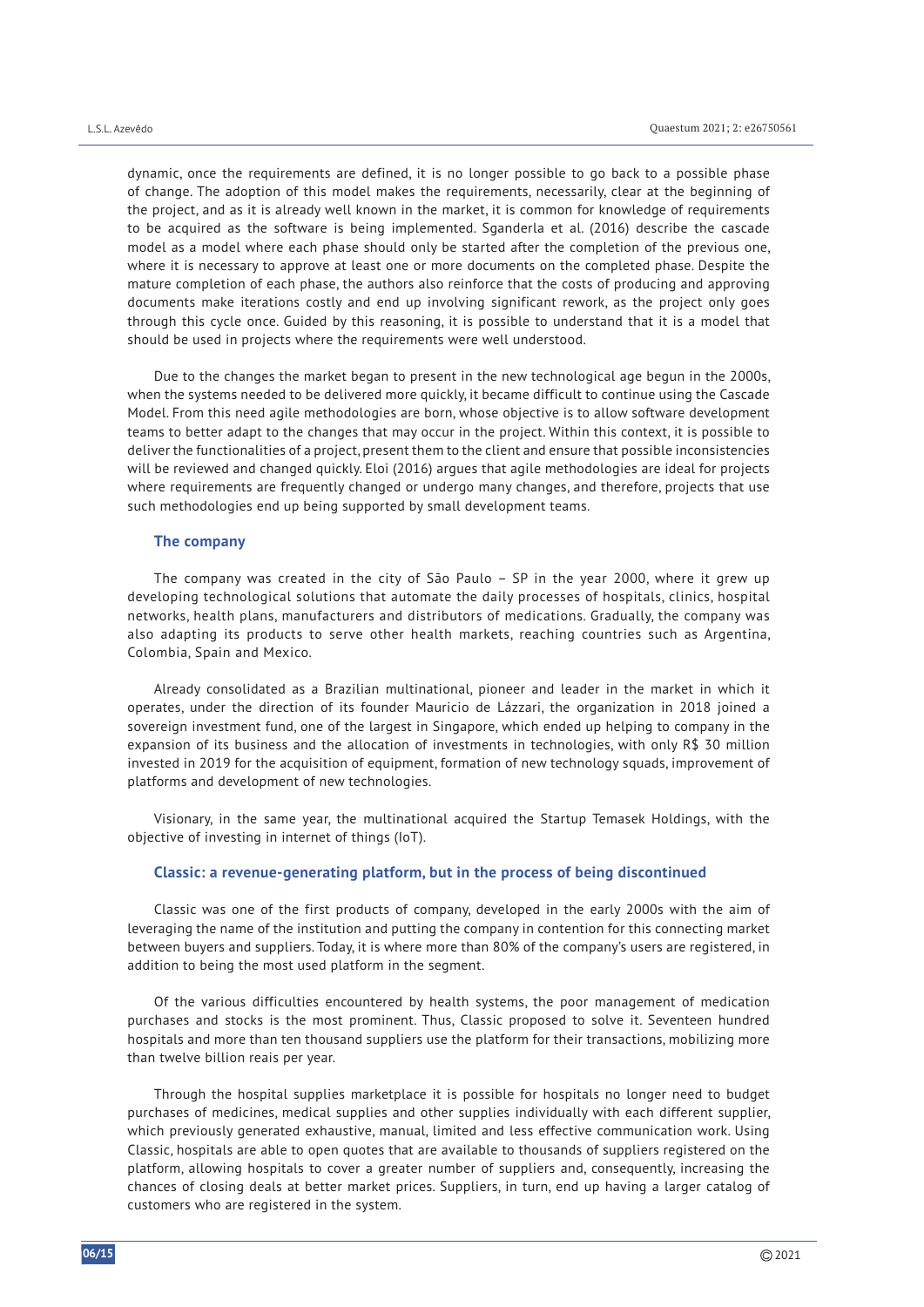In addition to this flagship, the marketplace has an extensive list of important functionalities, which gradually became part of the transaction process of these hospitals and suppliers, such as, for example, contract purchases, intelligent reports for easy management of processes involving supplies, renegotiation of item quotation, permission management and electronic approval limits, etc.

Even with this vast catalog, the platform has technological limitations which impede the growth of the organization. The entire platform and its infrastructure and hosting ecosystem were built at a rapid growth rate, using technologies that are already out of date and do not integrate with new systems developed by the company. Any development of new functionalities or specific change in the platform ends up demanding more time due to the high learning curve both in understanding business rules and in the code implemented.

After some consultancy and in-depth studies, the company decided to no longer invest in new features within Classic, making the decision to develop a new marketplace using new technology and more modern integrations, and gradually migrate users as the functionalities they use in Classic are developed on the new Regene platform.

Despite the decision to discontinue, the company has an exclusive development and support team for customers who are still using the old platform, providing improvements in existing features, error corrections and specialized service.

#### **Regene: modern, adherent, satisfactory, but still under construction**

Regene is the institution's new marketplace, the result of the decision to discontinue Classic. Gradually, the new platform has been gaining functionalities featured on the old platform, which allows the migration of users who end up having no more reasons to not migrate. Today, the big challenge is migration, since some features are not implemented in the new platform, preventing users from following their workflows normally.

The system was developed using some more modern technologies, such as Ruby, a language closer to human language, with easy to understand semantics and flexible construction, facilitating its customization. With several reusable components, it reduces the development time and the number of implementation decisions through the adoption of "gems" - package managers that provide programs, functionalities and libraries that can be inserted and integrated within systems which use Ruby programming language. A stable language allows greater security, either through code review, or through the automation of unit tests and integration.

The entire interface part (i.e. front-end) is developed using html, css, javascript and React, which means that the platform can undergo changes without major impacts and quickly, since the user's behavior can be constantly changed .

The new organization investments are being focused on the implementation of these functionalities through the extension of its staff, reformulation of the technology area, the hiring of more specialist professionals and the formation of new development teams. 2019 was a year of migration, whose expansion was a target for 2020, in addition to some other strategic goals. For these clients to be migrated, the implementation of the product Agreements is of fundamental importance.

#### **The product Agreements**

Agreements is a module responsible for ensuring that once medicines, medical materials or supplies price quote is agreed, buyer and supplier can have these items available for the agreed price for a long period of time, signing a kind of digital contract, where it is also possible to manage the quantity of items purchased and order, partially or completely, the contracted stock.

Using this module the buyer, in addition to closing the digital contract with his concordant suppliers (those with the best price proposals), is able to manage for his establishments the stock of his requested items, not necessarily receiving them all at once and needing to stock them, as orders can be generated as these items become necessary.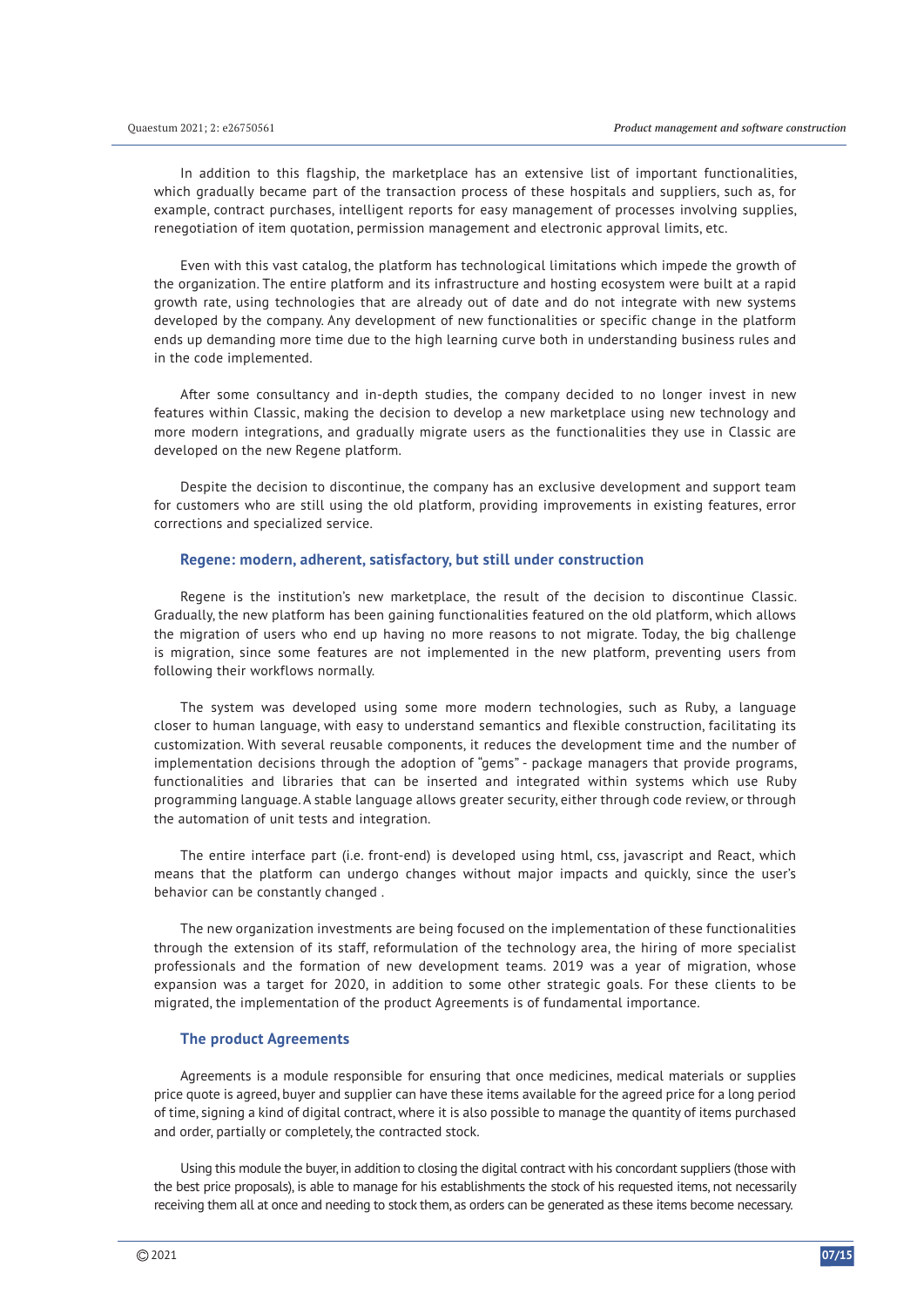Among other possibilities are: the renegotiation of agreements already contracted; communication via platform to renegotiate agreements rejected; management of agreements still in the negotiation process, current ones, with items available for requisition and closed ones.

## **The Agreements team**

The Agreements module consists of a working group called squad – a term created by the Spotify company to designate vertically oriented groups that are responsible for implementing specific products of the organization. The squad responsible for developing the Agreements module has ten people: five developers, a quality analyst, a design analyst, a product manager, an agile coach and a technology coordinator.

#### **Product design**

The initial step of creating a product is to build your vision of this object that has not yet been implemented. There are no judgments here, everyone involved can and should bring their vision of what will be implemented. At this stage it is necessary to validate the ideas with users, customers, directors, product manager and representatives of the technology team that will develop it. In this phase, the team experienced the following processes: definition of strategic objectives, design thinking, feedback from users and customer representatives, and vision of the product (i.e. kickoff).

#### **Defining strategic objectives**

The product design part was the most diligent part of the project, since the functionality already existed on the Classic platform and, in the board's conception, it would only need to exist on the new platform. It was then up to the executive directors to present to the product manager the importance that this implementation would bring to the organization by the number of users migrated, not getting involved in the way that this functionality would be implemented. The organization's goal was translated into numbers migrated to the new platform, and this was the guideline given to the product team, which in turn would unravel this goal on the design of the desired technological product.

# **Design thinking**

The set of ideas and intuitions called design thinking consisted of bringing together several people to participate in the process of building a solution, having different angles and different panoramas for solving a problem. The approach made people experience ways of thinking through design, developing empathy by putting themselves in the place of the user affected by the problem to be treated and generating a feeling of belonging to the project by the people involved in the possible proposed solutions. According to Simon (1996), this way of thinking is completely practical and is associated with a more creative and collaborative action.

The first stage of the design thinking process was called empathy, where those involved in the solution started to listen to the customer's needs, understanding how, today, the existence of the module affects their routine and the business objectives they are part of. At this stage there was no room for judgment, nor for thinking that the user was already well known, since the idea was to present that situation as a novelty. The idea was just to listen to the usufructuary, see the points exposed by him and feel – in the sense of putting himself in the subject's place.

The second stage, called definition, consisted of synthesizing two points on small sheets of adhesive paper: who is the user and what was the problem he presented to us.

Having these two elements synthesized, the next phase was the idealization, where a group dynamic called brainstorming was carried out with the aim of making several people interested in participating in the construction of the project raise possible solutions. In this completely creative phase, all the conductors of the ceremony informed the participants that there would be no judgment, that no solution would present itself as right or wrong, since the objective was to use the imagination to provide as many solutions as possible. One point of improvement observed was the timing of this ceremony, which,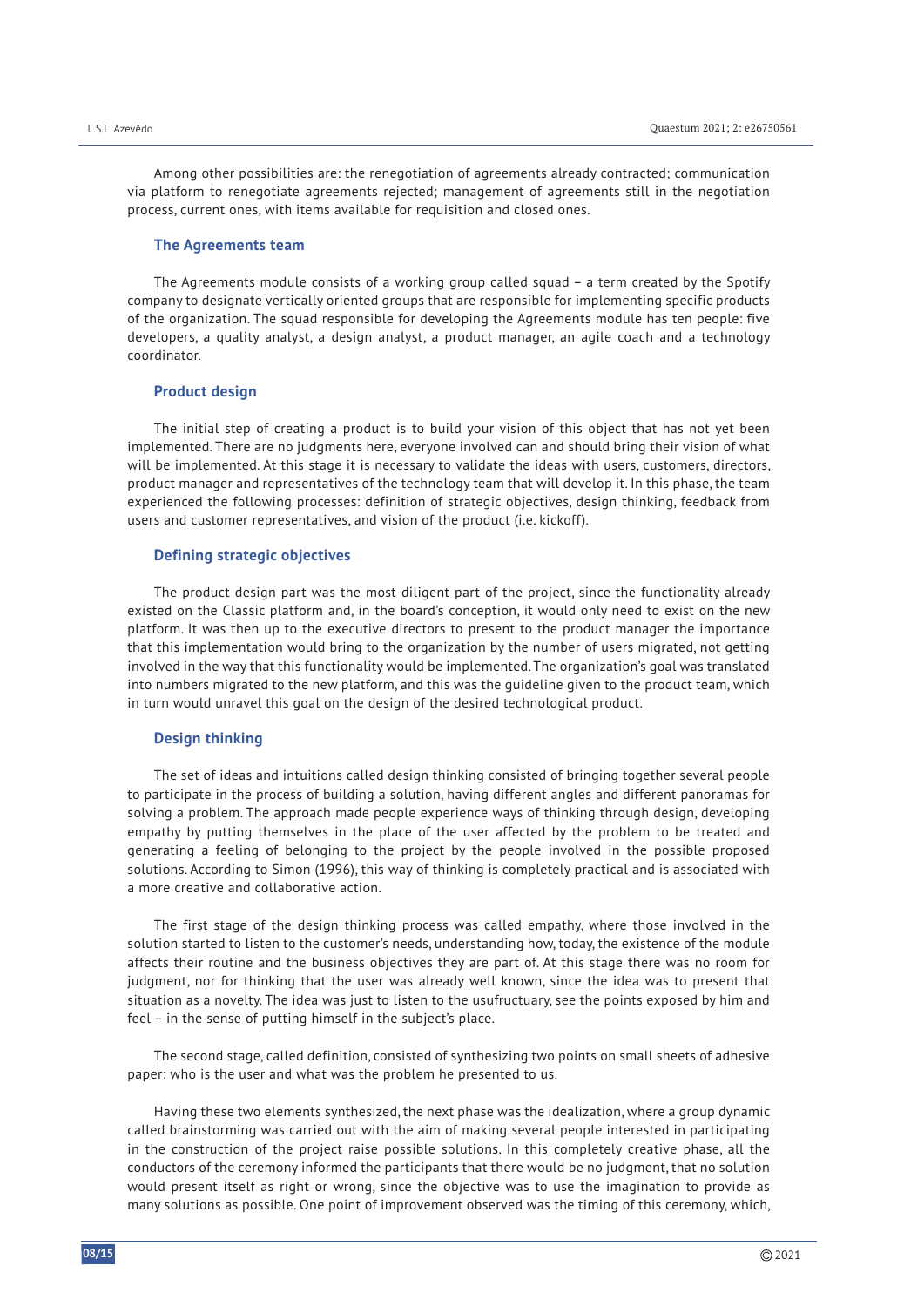as it was a very open phase – the satisfaction and fulfillment of the participants were notorious, since many adopted drawing, writing or even presentation techniques – many participants extended their presentation of the solution proposal.

Right after this brainstorming, the User Experience (UX) team started the stage that would most demand its analytical capacity, the prototyping stage, where the set of ideas that made the most business sense were grouped and transformed into prototypes.

Finally, with the prototypes created, the final step would be usability tests, where the prototypes were delivered to users who, in turn, were able to validate and vote for the best solution. Users were able to list the advantages and disadvantages of each one. At the end of the usability tests, with all the feedbacks provided by the users and with the analytical vision during the handling of the prototypes, the UX team already had a direction of which solution would be chosen.

#### **Roadmap**

The visual tool roadmap was adopted to manage the evolution of the product. Its construction was due to the prioritization of the main functionalities that were put in a sequential and simplistic visual model, however, clear enough to guide the team throughout the development process, as shown in Figure 1. The priority functionalities were distributed in the first construction phases and the others in sequence; thus, the product would already deliver value at the beginning of the project. During the course of the project, the roadmap was able to provide a status of where the team was, where they should be going and how to get there.



**Figure 1.** Product roadmap (Kickoff) Source: Prepared by the author

With the chosen solution, it would now be up to the UX team together with the product team to present the proposal to the board and the solution development team. This presentation took place through a ceremony called Kickoff, that aimed to be the beginning meeting of the project, and in addition to introduce the members that make up the team, it defined objectives, material resources, restrictions, deadlines and schedules. Soon after this ceremony, the project could already be started.

# **Story Mapping**

In the process of maturing the idea, the story mapping technique was used to create small stories that tell how users will use the functionality of the module to be developed. As you can see in Figure 2, these stories were written in a simple way and included the following sections: WHO, WHAT and WHY.

The "who" defines the user who will perform the action; "what" describes the user's need; and the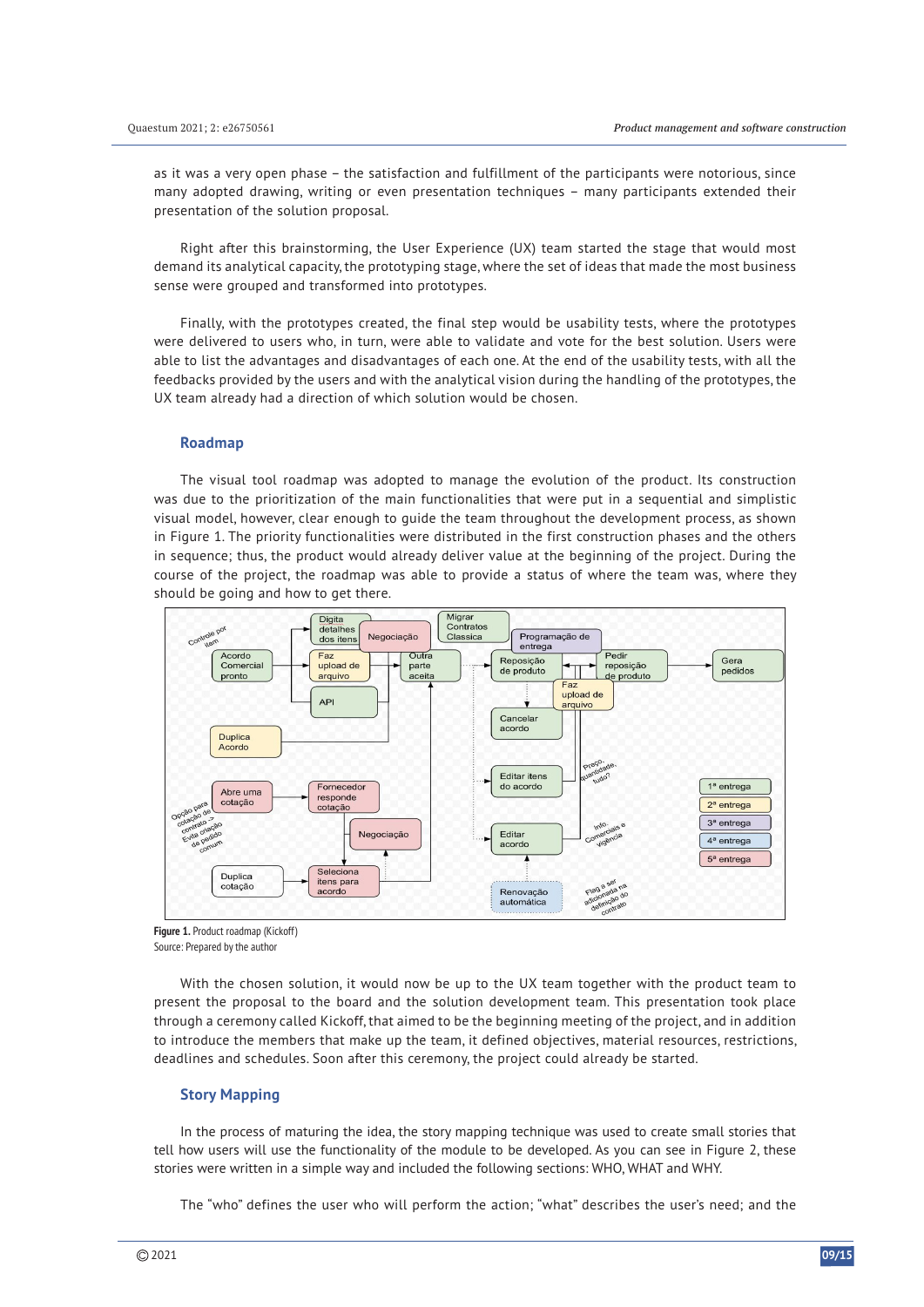"why" transcribes the benefit to the user of implementing this functionality.

| Anexar Arquivo (modal 1) |  |  |                                                         |  |
|--------------------------|--|--|---------------------------------------------------------|--|
|                          |  |  | Attach $\oslash$ Link issue $\vee$ $\vee$ Add Checklist |  |

#### **Description**

Eu, enquanto Comprador, quero poder anexar arquivo para tê-lo associado ao meu acordo comercial

#### Critérios de aceite

- · O arquivo anexado deve ser salvo na tabela agreement\_attachments
- . O campo só deve suportar arquivos com as seguintes extensões: PDF, JPEG, PNG
- · O campo só deve suportar arquivos com tamanho máximo de até 2 MB
- · Quando o arquivo anexado não atende aos requisitos de tamanho ou extensão, uma mensagem deve ser apresentada

#### Wireframes:

https://projects.invisionapp.com/share/G9RLHADR8TA#/screens/358513229

https://projects.invisionapp.com/share/G9RLHADR8TA#/screens/358513230

**Figure 2.** Evidence of a user story Source: Prepared by the author

When all the stories were created, we started to have a backlog of stories – a work list for the module to be completed – that were prioritized by the product manager.

#### **Backlog refinement**

After having all the stories prioritized and the development team having joined the product manager to validate the writing of these stories, this ceremony called backlog refinement took two hours and happened as follows: the product manager presented the stories; the team asked several questions, some were answered during the ceremony and others, for which the manager did not have the answer, were noted; several improvements in the writing of the stories were scored and technical descriptions were added to them by the more technical analysts. In the end, the backlog was more mature.

#### **The role of the product manager in the software engineering process**

The development team chose to adopt a hybrid software development model – uniting the concepts, good practices, ceremonies, roles and artifacts of the Scrum framework and the Kanban visual model to create a graphical representation of flows control, stories status and tasks under development.

The team's sprint was defined to have one week, but later, due to the understanding of the complexity and gains for the team from the point of view of activities delivery, it was agreed that a sprint would have two weeks.

Every beginning of sprint, the development team, the agile coach and the product manager met at the planning ceremony to align what was being developed and delivered in that two-week time span. The presence of a product representative is of fundamental importance at this stage, as is he who will resolve any doubts that the team may have about the functionalities that will be implemented, in addition to renegotiating with the team possible changes that present as necessary at the time. During this one and a half hour ceremony, the entire team was shown to be participative, discussing solutions, translating functional aspects into technical requirements, renegotiating scope with the product manager, and directing activities according to the knowledge that each team member presented. The stories were dissolved in tasks, generating the possibility of more than one team member working on a single story, however, in different parts of it. Once the sprint was defined and it was already clear to everyone the objective of the next two weeks, the team started the development of the tasks.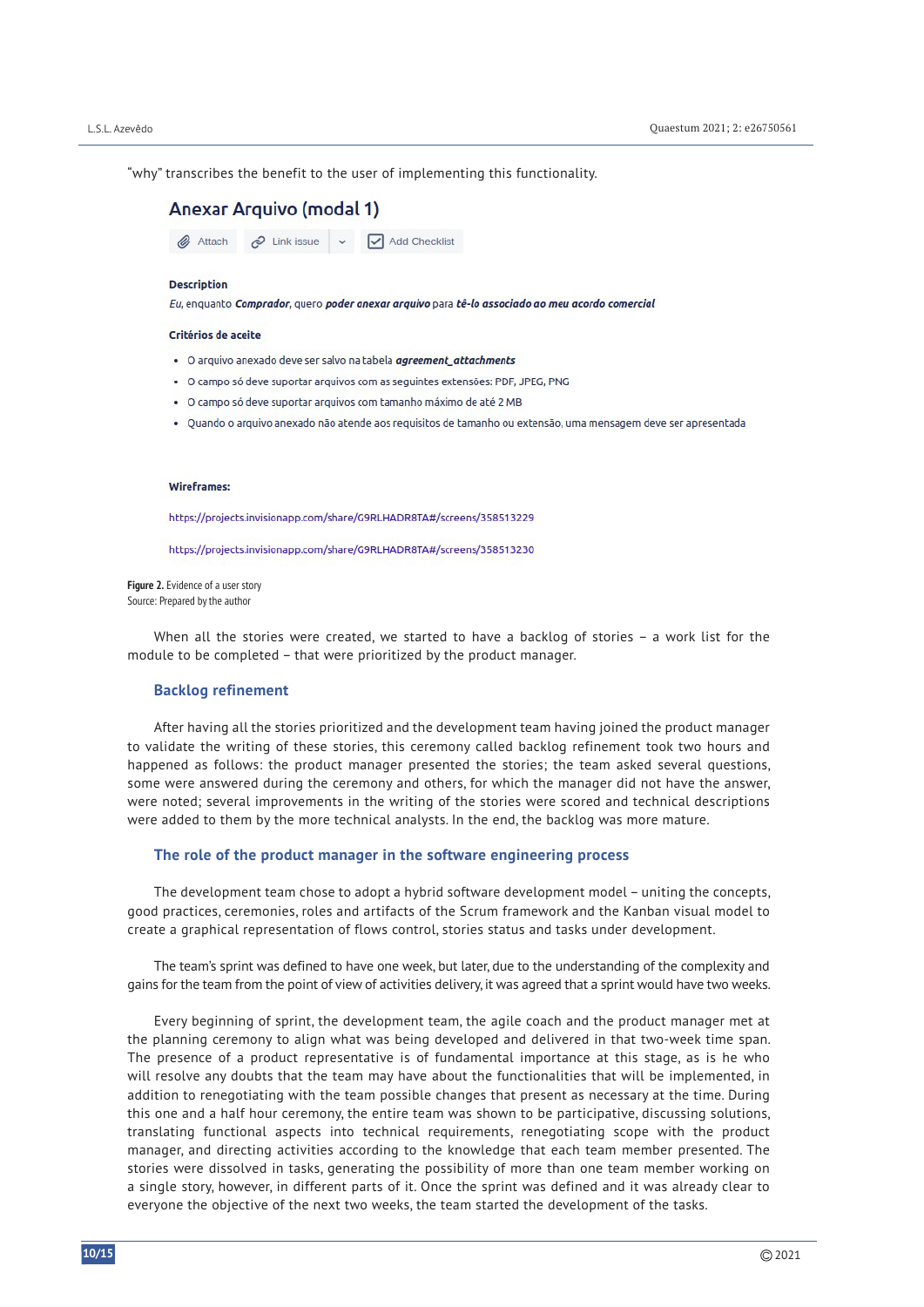During these weeks, all the ceremonies of the Scrum were respected. Sprint planning at the beginning of every sprint. Daily meeting being held every day to obtain reports on the individual activities of each employee. Sprint review at the end of it, presenting the features produced during the two weeks of work. Sprint retrospective fortnightly, helping the team to see the strengths, points to improve and creating action plans for the weaknesses raised.

In all these phases, in traditional models of software development, the requirements engineer or analyst (the professional responsible for viewing the product on models such as Classic or Cascade) does not act effectively in these meetings, being only the requirements artifact used to conduct these ceremonies, which can hinder the understanding of the team about what really needs to be accomplished. Soares (2004) reinforces that these methodologies make difficult to understand the requirements if a specialist professional is not directly involved in the entire development process, monitoring and updating the changes that may be necessary as the software is built. Agreements squad experienced a different reality, due to the product manager, a professional responsible for collecting requirements during product design, ensuring that requirements were questioned, changed, perfected and managed not only at the beginning of the development process, but throughout the module's development period. This professional was responsible for seeking more information that could help in understanding the features, solve doubts and negotiate changes with the engineering team.

#### **Bug bash**

After six months of work, several functionalities implemented and several changes made to the product code, the squad felt the need to guarantee a higher quality of the product that was being delivered. With so many functionalities delivered and being integrated gradually, coupled in an existing platform constantly updated (Regene) and communicating in an ecosystem that had a communication interface using outdated technologies (Classic) the feeling of the squad was of uncertainty about the quality of what was being delivered. To mitigate the possible impacts of product delivery, the bug bash ceremony was added to the process.

Bug bash is a software quality process that brings together professionals from different areas of the organization with the aim of using the product that is being developed. The Agreements 'bug bash' brought together professionals from different areas of the organization, who were strategically chosen, ensuring diverse and important views for the product. The objective of this process is to ensure that many people using the same application can point out different problems, improvements and solutions. The event was conducted in a gamification style, where people were divided into teams and the team that most encountered problems and improvements was rewarded.

During the entire meeting, it was possible to discuss functionalities, allowing the product manager to note difficulties inherent to usability, note suggestions for improvements and recognize problems in the product (i.e. bugs). These points were all recorded and subsequently prioritized by the team, since at the end of the bash bug the activity backlog contained eighty-three problems, fifty-five improvements and eight suggestions for new features.

With these artifacts, it was up to the product manager to analyze all the problems, improvements and suggestions mentioned, negotiating their prioritization with the development team. The team would spend another three months working exclusively on these items, thus delivering a more stable product.

#### **Product management, communication interface and delivery time renegotiation**

Initially, the period for the first delivery of the product was three months. After some uncertainty of requirements caused by the lack of understanding of how the customer actually used the module and the impact of not implementing some features that would not be delivered in the first phase of the product, the team needed to renegotiate the term, extending it to six months. During this time, the team delayed the completion of several stories due to technical difficulties with graphic interface creation libraries, in addition to uncertainties regarding integration with the Classic platform, and finally, the first delivery of the module was only implemented one year and three months after the project started.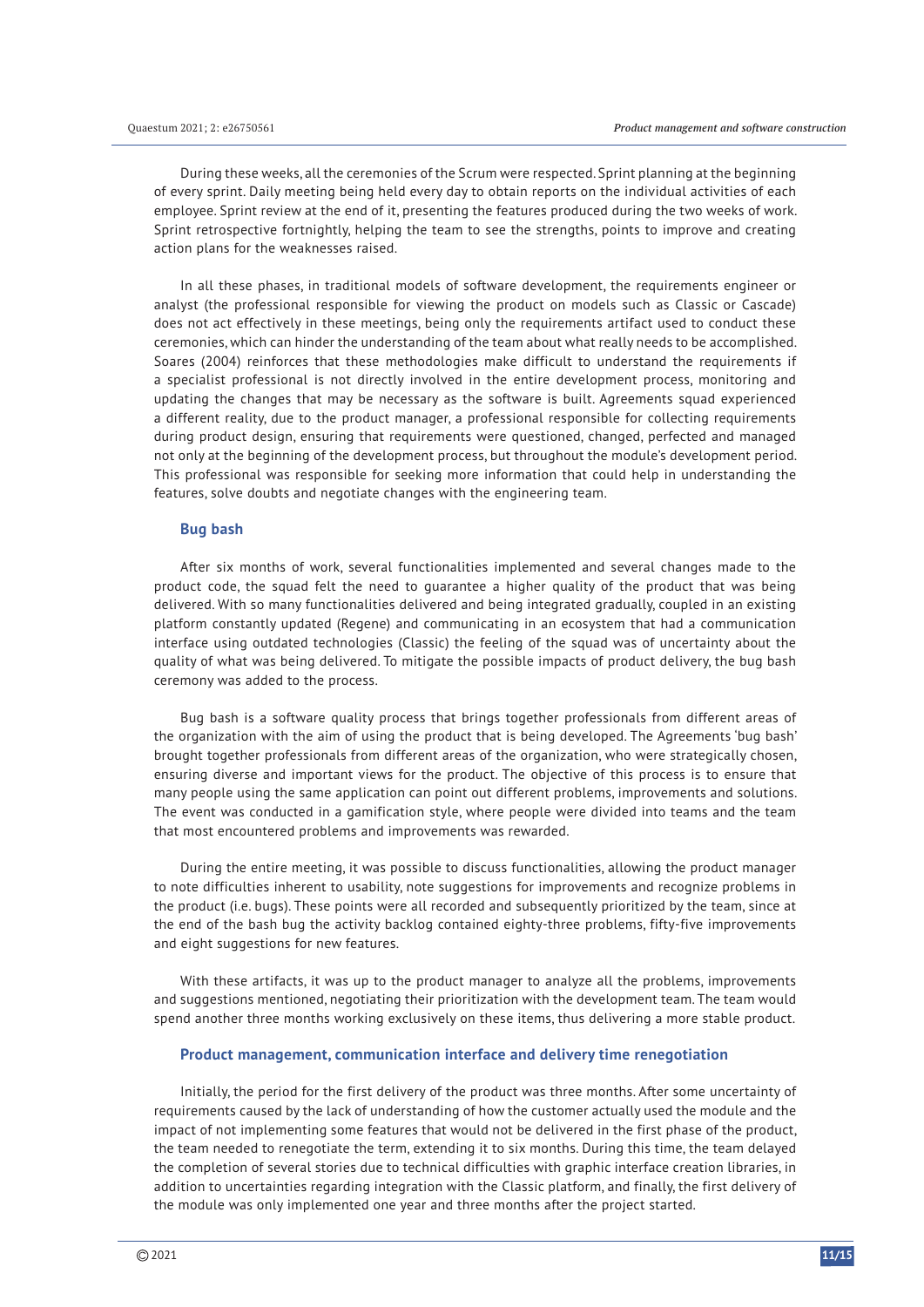Meanwhile, the active participation of the product manager was completely necessary, as it was this professional who performed the communication interface between the development team and the organization's board, understanding the technical difficulties, their impacts, and taking them in a filtered way and in a language with a relatively high abstraction level for those in charge. This communication needs to be effective, since it is from there the board chooses to authorize the extension of the term or to cancel the product.

# **What we delivered: a monthly delivery presentation meeting**

At the end of each month, a meeting called "what we delivered" presented to the entire company what all the squads had delivered. Moderated by the product manager of each team, it was a great opportunity to contextualize people from different areas about what the teams were developing, in addition to being another moment to collect feedbacks and ask questions about the features presented.

#### **Feedback from users and customers**

With the completion of the functionalities delivered in the first phase of the module, before putting the product into production, some validation techniques should be used with customer representatives. For this validation, the usability testing technique is used again, this time no longer with the objective of validating a hypothesis (the prototype), but rather the product already implemented. The objective this time was to analyze the level of user satisfaction with the implemented solution, collecting feedbacks that would generate adjustments and improvements later implemented by the development team in a short period.

For these tests, the analysis environment was the company itself, within a special laboratory that the organization set up, simulating all the customers' space, from the physical space to resources such as computers and internet. The laboratory advantage was the possibility to analyze several customers on the same day, having a larger sample of customers in one week of tests application. During the process, the UX team was able to take notes and prepare a final report.

In general, customers pointed out some adjustments, some suggestions for improvements and rarely missed the way that some functionality was performed on the old platform. Most were satisfied with what was being presented, eager to use the module, and grateful to analyze the application before it was put into production.

#### **Conclusion**

Unlike models of traditional software development, where the phases of a project are sequential and always very well conducted in a previously planned period, with the adoption of product management and endorsed by the use of agile methodologies, the project made its processes less plastered, having its flexible dynamics. According to Lourenço (2011), traditional methodologies make the stages of the development process more sequential and linear, requiring a perfect understanding of the problem in the initial phase and the development of a vast amount of requirements and restrictions documentation; and only from there, allowing the development team to be involved in implementing the solution. That is, each role within the project has its responsibility within each stage of the project, providing artifacts for each other, but hardly building them together. Usually, this type of methodology only allows the solution to be validated after all its completion, that is, only after a long period of work can the team obtain feedbacks about what has been developed.

Product management reinforces the values and premises of the Agile Manifesto, where collaboration with customers is more valuable than extensive documentation and contracts, which makes changes in requirements somewhat considerable, as knowledge of features increases as software is developed. Thus, the ceremonies conducted by product management collaborate so that people from different areas act daily in conjunction with the development team, according to Torres (2015).

Kostoff and Schaller (2001) bring us the statement that the roadmap is an intelligent graphic representation that presents us paths and roads in a given region, that is, different paths a development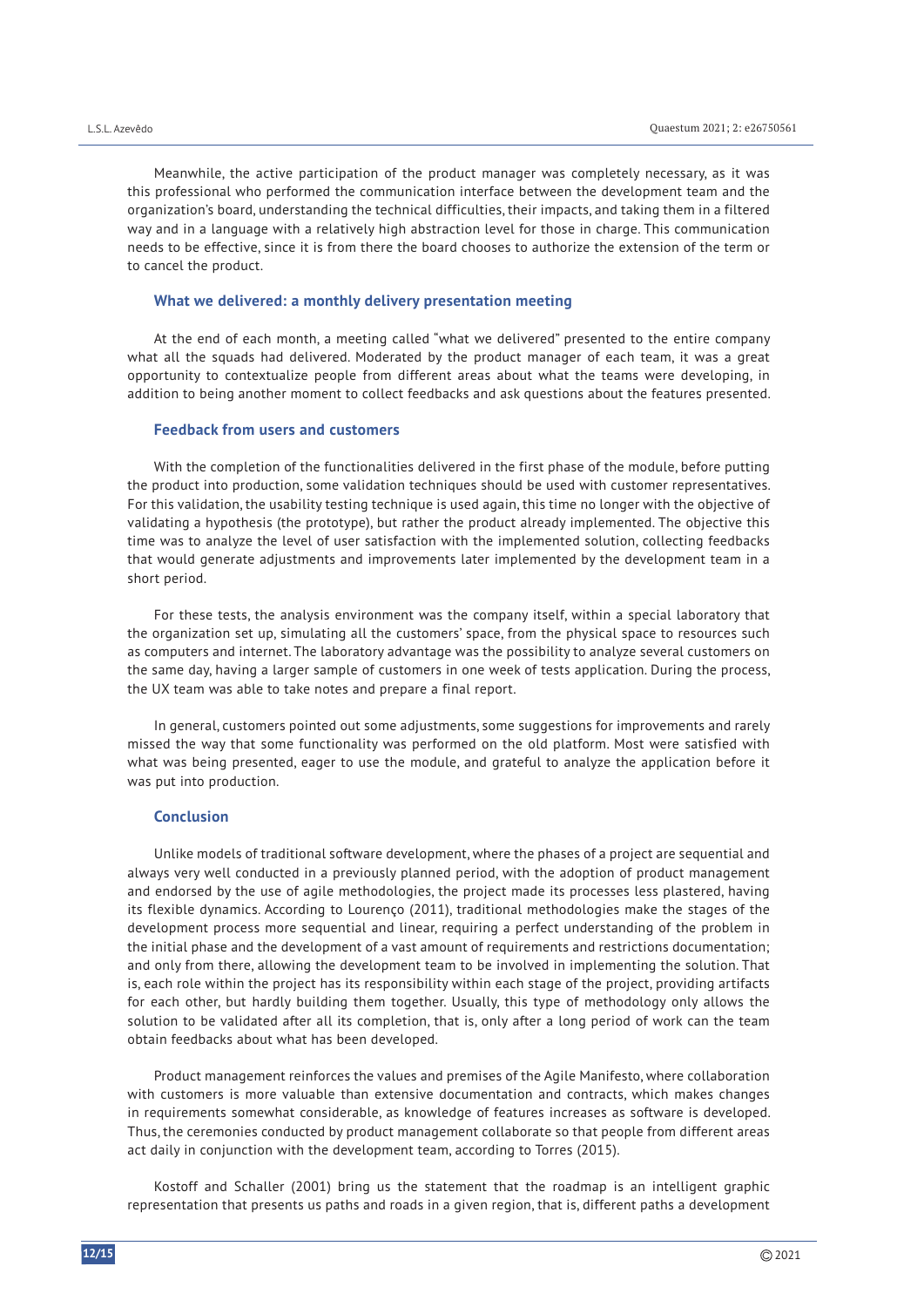team can follow to reach a certain place: product view. The roadmap was used throughout the project and is still used as a guiding tool, providing essential information and ensuring that planned objectives are being delivered. Using the authors' analogy, it is possible to affirm that, with effective roadmap management, the product manager was able to constantly revisit where the development team was heading, and, whenever distancing from the objective, redirect the team to the initially planned path.

The strategy of using story mapping to describe the features helped the team to stay focused on building small things, which integrated the big module in an integrated way, because it is easy to get lost in a global view of the module (i.e. big picture). Following this idea, Patton (2014) states that breaking stories into small parts (i.e. tasks) ensures that more people deliver small results that together add value to the developed business, in addition to guaranteeing the employees' feeling of participation. Also according to the author, this mapping keeps the team focused on users and their experiences, and the result is a better work dynamic and, consequently, a better product.

Stickdorn and Schneider (2014) emphasize that the possibility of using elements of psychology aligned with technology allows, in a motivational way, to support design thinking in this process of better understanding the user and his problem. The correct use of design tools, methods and processes brought a better view of the scenario to be later addressed by the development team, in addition to being a great way to insert the user into the product construction process from the beginning. .

One of the great advantages observed was the prior validation of solutions until then hypothetical before taking them to the development team. Rather than presenting written solutions, which often give scope for dubious and vague understanding, the adoption of prototypes made it possible to present the user with several solutions to his problem, where it was possible to analyze the difficulties and advantages presented in each proposed solution. Pressman (2006) reinforces that prototyping is an efficient mechanism for identifying software requirements due to their usability, since it is not just a written requirement where the user can have several projections about what will be implemented later.

Fernandez et al. (2011) argues that usability testing is one of the methods most adopted by current companies, where it is possible to analyze user data while they use the application. Through these tests it was possible to obtain data that helped in the decision of which approach would be implemented by the development team.

With the adoption of product management, communication was the most cited and reported advantage by the team. Having a collaborator responsible for making the interface between deliveries, needs and technical difficulties of software engineering – and the functional needs and expectations of the business area – made the relationship between the team and the company's board easier, with advantages for both sides: the team felt prestigious and the directors more confident in the work of the squad. Bahia (2013) reinforces the importance of investment in communication, showing that companies in Brazil and around the world have been hiring professionals with creativity, who are able to issue information in a clear and efficient way.

Product management proved to be the most efficient way to understand a customer's need, in addition to being the best way to strategically target products in order to serve and retain customers. According to CBS News (2012), product management is listed as the fourth most important function in companies, behind executive director, general manager and senior executive.

During the 1980s and 1990s, the development model of software was based on traditional methodologies, with a plastered and repetitive model. For two decades this model has sustained large organizations in a scenario of low competition and with a market that is difficult to penetrate. Currently, consolidated companies have several small competitors (startups) which, thanks to the democratization of information and the advancement of market development, ended up taking small portions of the market that previously belonged to large monopolies. With the arrival of this competition, the institution was forced to change its software development process, adopting disruptive processes that could respond quickly, creatively and innovatively to a still subtle competition. Product management is the ally of this change, since its adoption brought the team a product vision, disseminating the responsibility for what was developed to all members. Product management is responsible for all aspects of the product,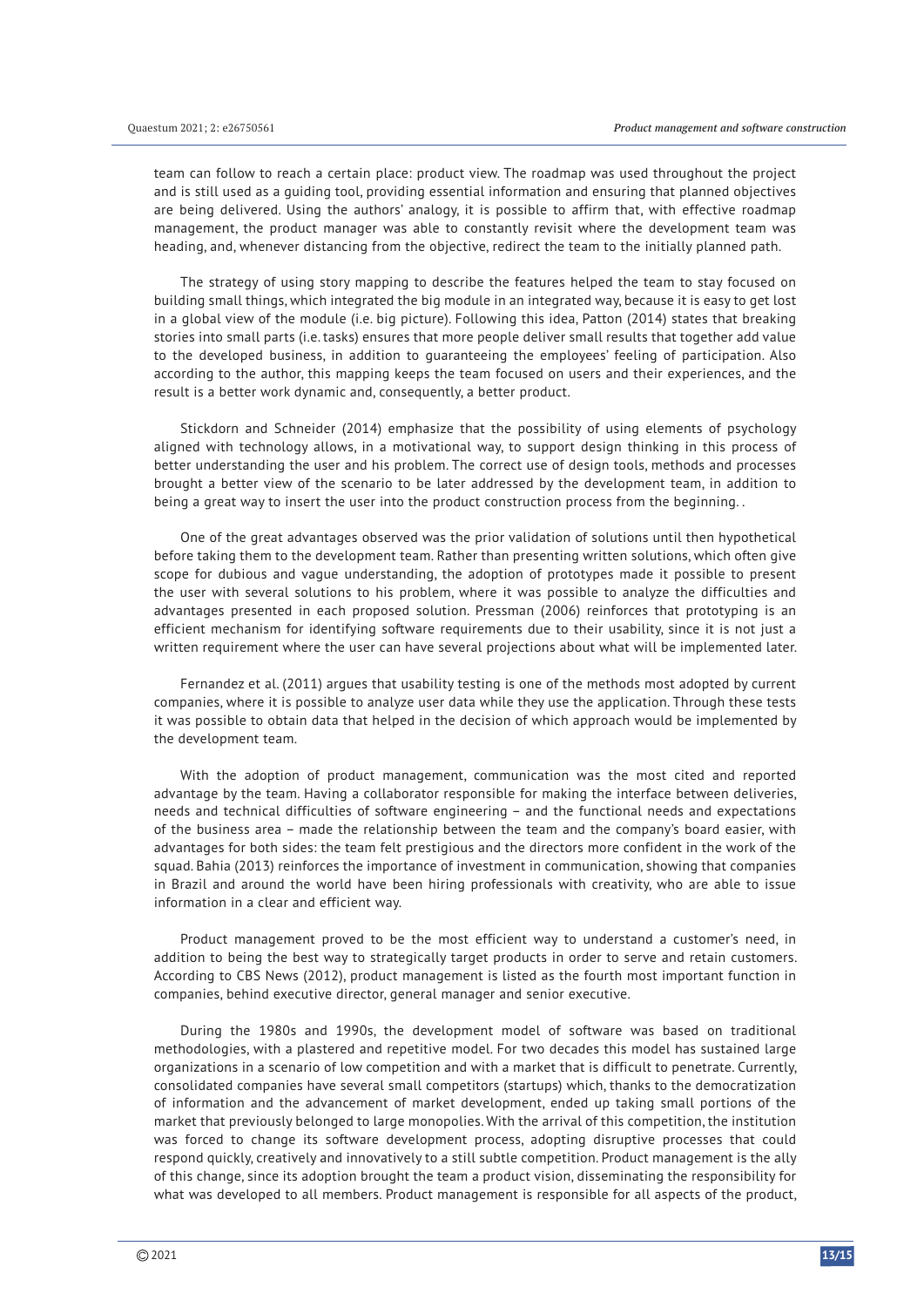ensuring the manager is concerned from user experience to engineering, including operational, sales and legal issues. This responsibility did not entrust the manager to implement all these specialties, function of the related areas and their professionals, aligned with the development team and the product's operational strategies. The development team being led by product management had its work dynamics, objectives and deliveries aligned with the organization's strategic objectives – deliveries represented not just code or another web system, but the organizational vision. The management of the backlog allowed requests for changes identified during development to be easily discussed and assumed by the team. The dynamics, ceremonies and meetings brought the client closer to the team, making small deliveries more accessible, also allowing route deviations – errors, misinterpreted requirements and improvements – to be discovered and solutions implemented in a timely manner. Product management has shown itself to be in a privileged position within the organization, with greater visibility about internal and external factors, equipped with information provided by several areas that are impacted by the product under development, carrying managers who are up to date with the market and, therefore, updated on the threats that competitors may present. And in light of that, demonstrating that product management is the most effective way to generate value to customers and accomplish the organization strategic goals.

**Author's contribution:** The author participated effectively in the conceptualization, elaboration, acquisition and analysis of data, methodology design and writing of the manuscript Product management and the construction of the required software: the case of the Commercial Agreements module.

**How to cite:** Azevêdo, L.S.L. 2021. Product management and the construction of the required software: the case of the Commercial Agreements module. Quaestum, 2: e26750561.

#### **References**

Anderson, D.J. 2010. Kanban - Mudança evolucionária de sucesso para seu negócio de tecnologia. Blue Hole Press, São Paulo, SP, Brasil.

Bahia, J. 2013. Introdução à comunicação empresarial. Mauad Editora Ltda, Rio de Janeiro, RJ, Brasil.

- Bezerra, I. 2017. Guia rápido da história do computador. 1ed. On Line Editora, Barueri, SP, Brasil.
- Daher, E. 2020. Okr. Clube de Autores, Joinville, SC, Brazil.
- Eloi, D.S. De A. 2016. Um estudo comparativo de metodologias ágeis no desenvolvimento de aplicativos móveis. Undergraduate Thesis of Computer Science Course. Informatics Center, Universidade Federal de Pernambuco, Recife, PE, Brazil.

Fernandez, A.; Insfran, E.; Abrahão, S. 2011. Usability evaluation methods fot the web: A systematic mapping study. Information and Software Techcology, 53(8): 789-817.

Fridschtein, R. 2005. O Segredo do Sucesso na Internet. 1ed. Amazon.com Services LLC, São Paulo, SP, Brasil. Available in: <https://www.amazon.ca/sucesso-Internet-vis%C3%A3o-Mercado-Portuguese-ebook/dp/B07PRMQKS6>. Accessed in: jan.  $10, 2020$ .

Iarandine, D. 2019. Agile Ceremonies: The details you were missing. Independently published, Lane Cove, NSW, Australia.

Kostoff, R.N.; Schaller, R.R. 2001. Science and Technology, Roadmaps. IEEE Transactions on Engineering Management, 48: 132-143.

Layton, M.C.; Morrow, D. 2019. Scrum para leigos. Starlin Alta Books, Rio de Janeiro, RJ, Brasil.

Leopoldino, C.B.; Borenstein, D. 2011. Componentes de risco para a gestão de projetos de software. REAd. Rev. eletrôn. adm., 17(3). doi: https://doi.org/10.1590/S1413-23112011000300003.

Liedtka, J.; Ogilvie, T. 2019., A magia do design thinking: um kit de ferramentas para o crescimento rápido da sua empresa. Editora Alta Books, Rio de Janeiro, RJ, Brasil.

Lombardo, C.T.; McCarthy, B.; Ryan, E.; Connors, M. 2017. Product Roadmaps Relaunched: How to Set Direction while Embracing Uncertainty. O'Reilly Media, Sebastopol, CA, USA.

Machado, F.N.R. 2016. Análise e gestão de requisitos de software: onde nascem os sistemas. Érica, São Paulo, SP, Brasil. Malhotra, V. 2020. Single reference guide for scrum certification. Amazon Servicos de Varejo do Brasil Ltda, Seattle, WA, USA.

Mello, F.S.H. de. 2019. OKRs, From Mission to Metrics: How Objectives and Key Results Can Help Your Company Achieve Great Things. Qulture.Rocks, São Paulo, SP, Brazil.

Norlin, E.; Winters, C. 2002. Usability testing for library web sites: a hands-on guide. American Library Association, Chicago, IL, USA.

Oliveira, J.P.M.; Santos, C.S. 1998. A Informática nos Anos 90: Alguns Avanços e Desafios. In: I Conferência Científica da UFRGS, 1997, Porto Alegre, RS, Brazil. p. 2.

Patton, J. 2014. User story mapping. O'Reilly Media, Sebastopol, CA, USA.

Pressman, R.S. 2006. Engenharia de Software. 6ed. McGraw-Hill, São Paulo, SP, Brazil.

Rose, D. 2017. Agile at work: planning with agile user stories. Smart eBook Shop, Redwood, CA, EUA. Available in: <https://books. google.com.br/books?id=0qV6DwAAQBAJ&lpg=PT14&dq=user%20story&hl=pt-BR&pg=PT14#v=onepage&q=user%20 story&f=false>. Acessed in: .

Sganderla, M.A.; Lacerda, G.; Ribeiro, V.G.; Silveira, S.R. 2016. Aprimorando a Gerência e o Desenvolvimento de Software com Metodologias Ágeis. RCT - Revista de Ciência e Tecnologia, 2(2). Available in: <https://revista. ufrr.br/rct/article/view/2681/2000>. Acessed in: jan. 11, 2020.

Simon, H.A. 1996. The Sciences of the Artificial. 3ed. MIT Press, Cambridge, MA, USA.